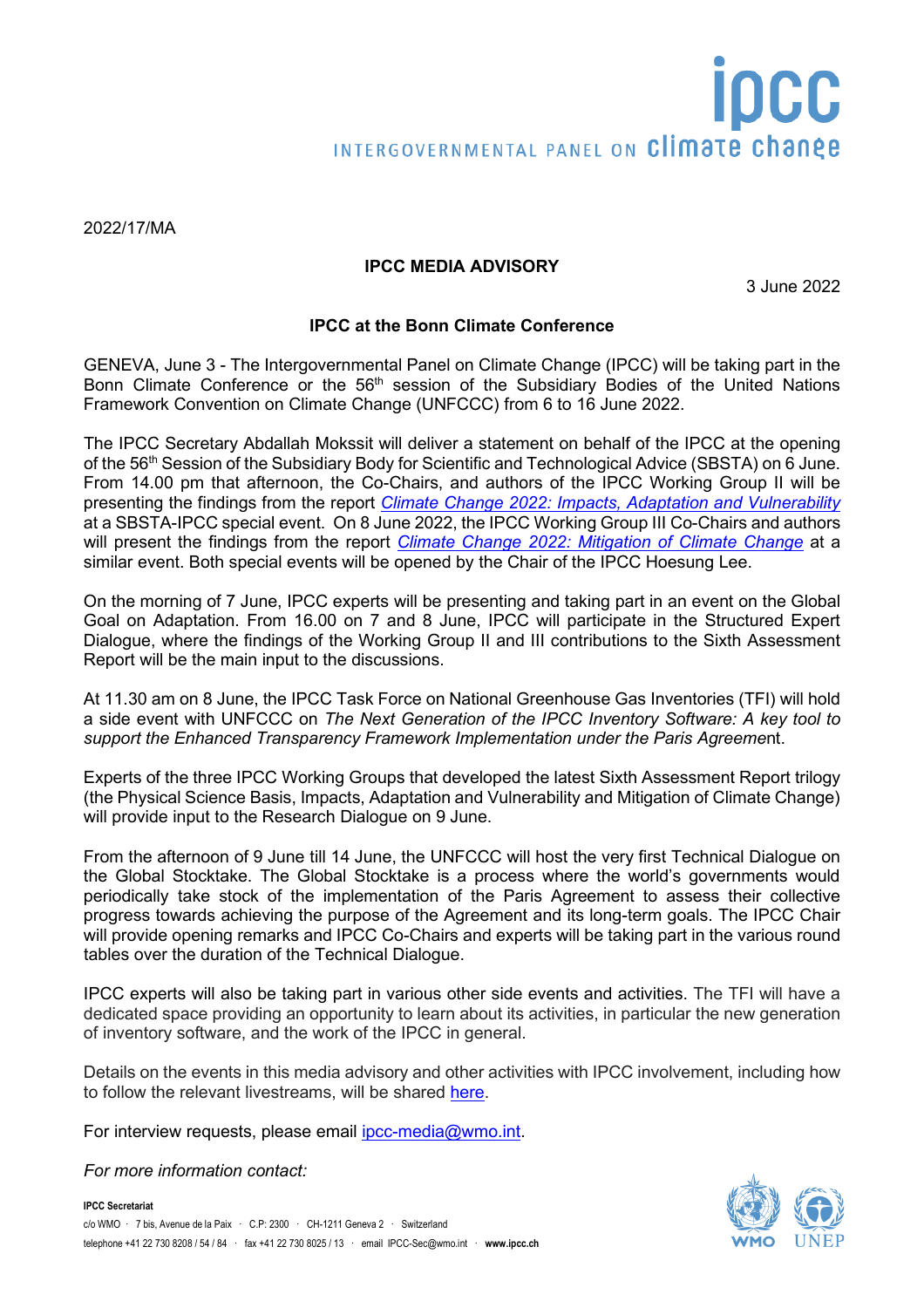IPCC Press Office, Email: [ipcc-media@wmo.int](mailto:ipcc-media@wmo.int) Andrej Mahecic, +41 22 730 8516 or Werani Zabula, +41 22 730 8120



*Notes for Editors*

## **About the IPCC**

The Intergovernmental Panel on Climate Change (IPCC) is the UN body for assessing the science related to climate change. It was established by the United Nations Environment Programme (UNEP) and the World Meteorological Organization (WMO) in 1988 to provide political leaders with periodic scientific assessments concerning climate change, its implications and risks, as well as to put forward adaptation and mitigation strategies. In the same year the UN General Assembly endorsed the action by the WMO and UNEP in jointly establishing the IPCC. It has 195 member states.

Thousands of people from all over the world contribute to the work of the IPCC. For the assessment reports, experts volunteer their time as IPCC authors to assess the thousands of scientific papers published each year to provide a comprehensive summary of what is known about the drivers of climate change, its impacts and future risks, and how adaptation and mitigation can reduce those risks.

The IPCC has three working groups: [Working Group I,](https://www.ipcc.ch/working-group/wg1/) dealing with the physical science basis of climate change; [Working Group II,](https://www.ipcc.ch/working-group/wg2/) dealing with impacts, adaptation and vulnerability; and [Working](https://www.ipcc.ch/working-group/wg3/)  [Group III,](https://www.ipcc.ch/working-group/wg3/) dealing with the mitigation of climate change. It also has a [Task Force on National](https://www.ipcc.ch/working-group/tfi/)  [Greenhouse Gas Inventories](https://www.ipcc.ch/working-group/tfi/) that develops methodologies for measuring emissions and removals.

IPCC assessments provide governments, at all levels, with scientific information that they can use to develop climate policies. IPCC assessments are a key input into the international negotiations to tackle climate change. IPCC reports are drafted and reviewed in several stages, thus guaranteeing objectivity and transparency.

## **About the Sixth Assessment Cycle**

Comprehensive scientific assessment reports are published every 6 to 7 years; the latest, the Fifth [Assessment Report,](https://www.ipcc.ch/assessment-report/ar5/) was completed in 2014 and provided the main scientific input to the Paris Agreement.

At its 41st Session in February 2015, the IPCC decided to produce a [Sixth Assessment Report](https://www.ipcc.ch/assessment-report/ar6/) (AR6). At its 42nd Session in October 2015 it elected a new Bureau that would oversee the work on this report and Special Reports to be produced in the assessment cycle. At its 43rd Session in April 2016, it decided to produce three Special Reports, a Methodology Report and AR6.

The Working Group I contribution to the Sixth Assessment Report *[Climate Change 2021: the Physical](https://www.ipcc.ch/report/sixth-assessment-report-working-group-i/)  [Science Basis](https://www.ipcc.ch/report/sixth-assessment-report-working-group-i/)* was released on 9 August 2021. The Working Group II contribution, *[Climate Change](https://www.ipcc.ch/report/sixth-assessment-report-working-group-ii/)  [2022: Impacts, Adaptation and Vulnerability,](https://www.ipcc.ch/report/sixth-assessment-report-working-group-ii/)* was released on 28 February 2022. The Working Group III contribution, *[Climate Change 2022: Mitigation of Climate Change](https://www.ipcc.ch/report/sixth-assessment-report-working-group-3/)*, was released on 4 April 2022.

The IPCC is currently working on the final installment to the Sixth Assessment Report, the Synthesis Report, which will integrate the findings of the three Working Group assessments as well as the three Special Reports released in 2018 and 2019.